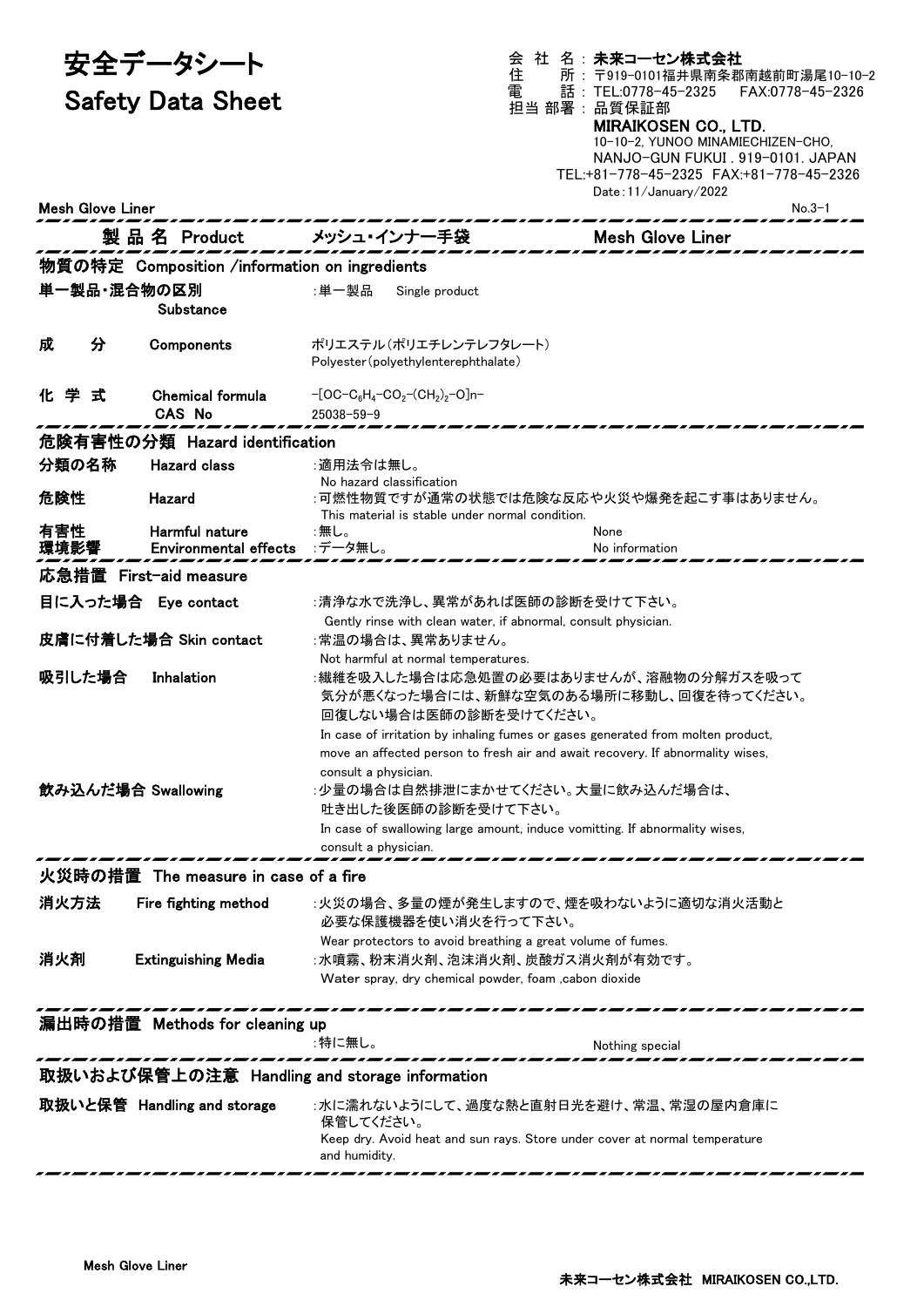| <b>Mesh Glove Liner</b><br>$No.3-2$         |                                  |                                                                                                                                                                     |                      |  |  |  |
|---------------------------------------------|----------------------------------|---------------------------------------------------------------------------------------------------------------------------------------------------------------------|----------------------|--|--|--|
| 暴露防止措置 Exposure control                     |                                  |                                                                                                                                                                     |                      |  |  |  |
| 管理濃度                                        | Management concentration :データ無し。 |                                                                                                                                                                     | No information       |  |  |  |
| 許容濃度                                        | Permission concentration         | :データ無し。                                                                                                                                                             | No information       |  |  |  |
| 設備対策                                        | Measure of equipment             | :不要                                                                                                                                                                 | None required        |  |  |  |
| 保護具                                         | Protective device                | :不要                                                                                                                                                                 | None required        |  |  |  |
| 物理および化学的性質 Physical and chemical properties |                                  |                                                                                                                                                                     |                      |  |  |  |
| 外観等                                         | Appearance etc.                  | :白いメッシュ上の手袋。                                                                                                                                                        | Gloves in white mesh |  |  |  |
| 沸点                                          | <b>Boiling point</b>             | :データ無し。                                                                                                                                                             | None                 |  |  |  |
| 溶融点                                         | <b>Melting point</b>             | :259 $\sim$ 263 $\degree$ C                                                                                                                                         |                      |  |  |  |
| 軟化点                                         | Softening point                  | :230 $\sim$ 240 $\degree$ C                                                                                                                                         |                      |  |  |  |
| 揮発性                                         | Volatility                       | :データ無し。                                                                                                                                                             | None                 |  |  |  |
| 蒸気圧                                         | Vapor pressure                   | :無し。(固体)                                                                                                                                                            | None (solid)         |  |  |  |
| 蒸気密度                                        | Vapor density                    | :データ無し。                                                                                                                                                             | None                 |  |  |  |
| 比重                                          | Specific gravity                 | :1.38 $\sim$ 1.40                                                                                                                                                   |                      |  |  |  |
| 粘性率                                         | Viscosity ratio                  | :データ無し。                                                                                                                                                             | None                 |  |  |  |
| 溶解度                                         | Solubility in water              | :水に不溶性                                                                                                                                                              | Insoluble in water   |  |  |  |
|                                             | 危険性情報 Fire hazards               |                                                                                                                                                                     |                      |  |  |  |
| 引火点                                         | Flash point                      | :約410℃                                                                                                                                                              |                      |  |  |  |
| 発火点                                         | Auto ignition temperature        | ∶約480℃                                                                                                                                                              |                      |  |  |  |
| 爆発限界                                        | <b>Explosion limit</b>           | :データ無し。                                                                                                                                                             | Not available        |  |  |  |
| 可燃性                                         | Flammability                     | :有り。                                                                                                                                                                | Flammable            |  |  |  |
|                                             |                                  | 安定性・反応性 Stability and Reactivity :通常の状態では化学的に安定ですが、強酸、強塩基、酸化剤、還元剤には不安定です。                                                                                           |                      |  |  |  |
|                                             |                                  | This product is considered a chemically stable material under normal condition<br>but unstable with a strong acid, a strong base, an oxidizer,<br>and a deoxidizer. |                      |  |  |  |
|                                             | 有害情報 Toxicological information   |                                                                                                                                                                     |                      |  |  |  |
| 急性毒性                                        | Acute toxicity                   | :データ無し。                                                                                                                                                             | None                 |  |  |  |
| 刺激性                                         | Simulative                       | :無し。                                                                                                                                                                | None                 |  |  |  |
| 変異原性                                        | Mutagenic effects                | :データ無し。                                                                                                                                                             | Not available        |  |  |  |
| 感作性                                         | Sensitivity                      | :無し。                                                                                                                                                                | None                 |  |  |  |
|                                             | 亜慢性毒性 Sub-chronic toxicity       | :データ無し。                                                                                                                                                             | No information       |  |  |  |
| 環境影響情報 Ecological information               |                                  |                                                                                                                                                                     |                      |  |  |  |
| 分解性                                         | Biodegradability                 | :生物易分解性では無い。                                                                                                                                                        | Not biodegradable    |  |  |  |
| 蓄積性                                         | <b>Bio accumulation</b>          | :データ無し。                                                                                                                                                             | Not available        |  |  |  |
| 魚毒性                                         | Fish toxicity                    | :データ無し。                                                                                                                                                             | Not available        |  |  |  |